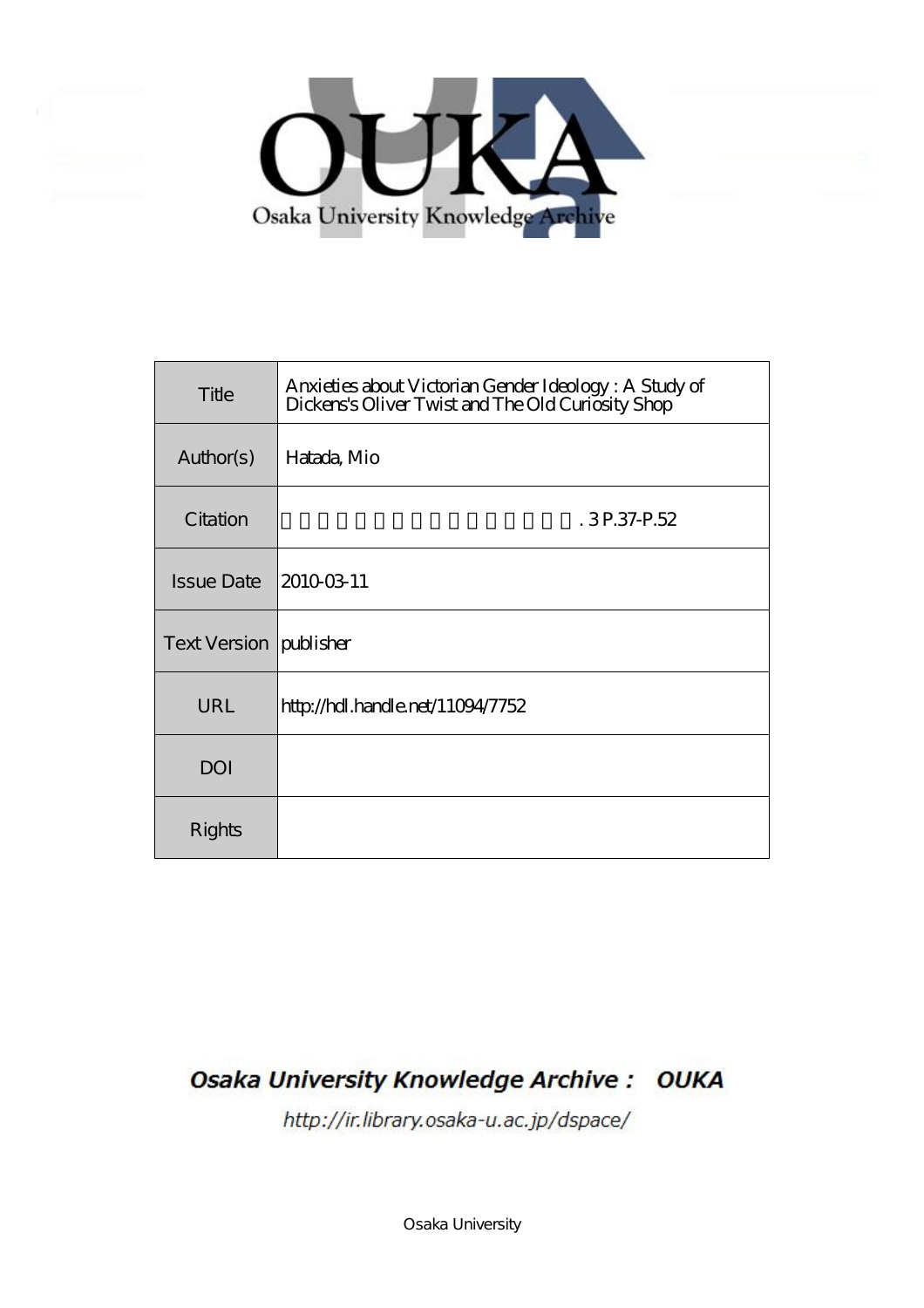# **Anxieties about Victorian Gender Ideology: A Study of Dickens's Oliver Twist and The Old Curiosity Shop**

HATADA Mio

畑 田 美 緒

### **要 旨**

# **ヴィクトリア朝ジェンダーイデオロギーの不安 ―ディケンズの『オリヴァー・トゥイスト』と『骨董屋』の研究―**

「男女の領域」「性差による役割」を重視しながら,本来は男性に従属すべきとされてい た女性が国を統治しているという根本的な矛盾を抱えていた Victoria 朝のイギリス社会 では,社会構造の変化に伴い「男性らしさ」が身体能力によって規定されるようになって いた。本稿では,Victoria 朝初期に出版された Dickens の『オリヴァー・トゥイスト』と 『骨董屋』における老人と子供の多さに着目し,老人の女性化と「男性らしさ」の関係, 子供と「性差による役割」の逆転の可能性という問題を,具体的な登場人物を取り上げて 論じる。そうすることにより,作家という職業の「男性らしさ」さえも疑問視される時代 背景の中で,当時まだ若かった男性作家の作品が,当時の社会に潜む gender の問題に対 する懸念をいかに反映しているか,を明らかにする。

**Keywords**: Victorian, Gender, Masculinity, Children, The Aged **キーワード**:ヴィクトリア朝,ジェンダー,男性らしさ,子供,老人

#### **1.Introduction**

The Victorian period, when the "ideology of separate spheres" was prevalent especially among the ascending middle class, was fraught with deep and unsolvable paradox from the start, as a female monarch acceded to the throne in 1837. The "separate spheres" ideology, " $T[t]$ he feminine home was the place for nurture and love, the masculine world for restless energy and rationality," strictly regulated different gender roles, causing "a heavily polarized understanding of gender," which was even "seen to divide humankind into two quite different elements": "the association of masculinity with reason, authority and resolve was consolidated, together with their dissociation from the feminine"  $[Tosh 1999: 46-47]$ . On the other hand, the Queen of the Commonwealth, endowed with utmost authority, had to rule and govern with "restless energy and rationality" out of her home. Although the Queen is known to have made much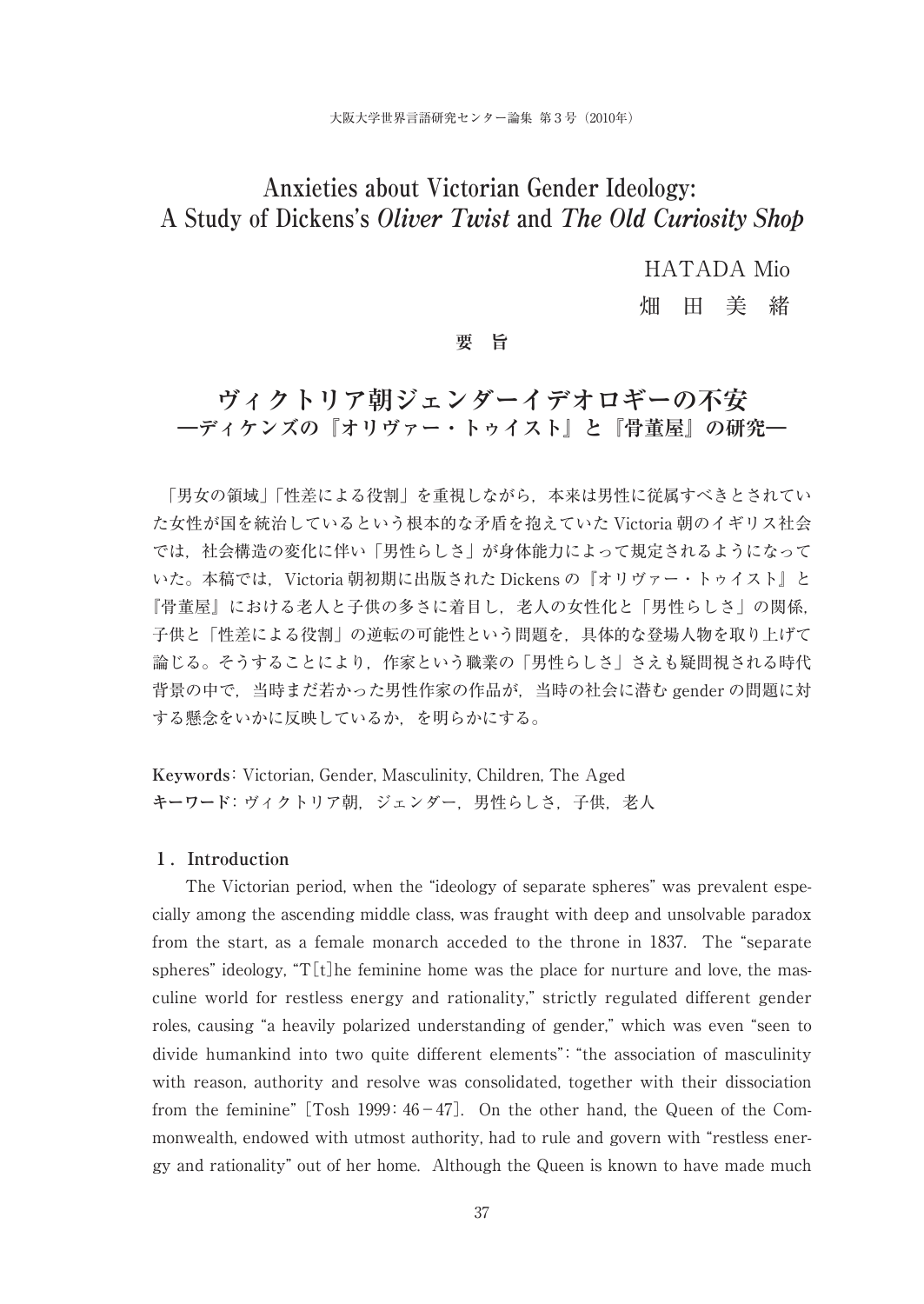of her home as well, trying to be a model wife and mother, "domestic ideology came to find it difficult to give sufficient explanations of the reality" and various feminism movements began to bear fruits towards the end of the century, as the feminists regarded the Queen as their model [Kawamoto 2005:46; my translation]. It is not difficult to suppose, therefore, that Victorian people were all the more conscious of gender issue under these circumstances.

In the context of the time, on the other hand, it has been pointed out that "D[d]ue to the feminization of the novel, the domestic location of the novelist's work. . . the Victorian male novelist was often seen, by both himself and others, as being not sufficiently manly," and that "the Victorian male novelist was, in fact, deeply concerned about questions of manliness" and "these concerns are reflected in his literature" [Dowling 2001:  $1, 35$ <sup> $1$ </sup>. The male novelist, as well as other Victorians, could not but be sensitive about gender problem. This critic acutely traces "the fear of femininity that lies at the heart of Victorian literary masculinity" [Dowling 2001:9].

Curiously enough, what is called "the fear of femininity" that the novelist suffered was shared by Victorian aged people; for, while in the 18<sup>th</sup> century, "masculinity was understood in terms of gentlemanliness . . . determined by rank and property," the rapid change in the social framework made the "autonomy and physical strength" "the requisites of the new masculinity" in the Victorian period [Heath 2009:13]. In other words, when "masculinity" came to be "measured by physical ability at its youthful height," "the older man increasingly was pushed to the margins, and aging became more and more debilitating and effeminizing" [Heath 2009:30]. It is natural that novelists, whose work is more concerned with mental ability than with "physical strength," should have similar uneasiness.

If aged men can represent deviation from the codes of masculinity because of their physicality, children before puberty also have the inherent possibility of transcending the gender distinction and codes because of their insufficient physical differentiation. It is known that even male children before school age in the Victorian period were brought up, in many families, together with their sisters in the nursery at home, which was regarded as the female sphere  $[Tosh 1999:103-104]$ . Then, it would not be too much to say that the combination of children and the aged characters in a novel by a Victorian male writer should, in some way, expose the deep-rooted anxiety about the gender problem in the contemporary society.

The year 1837, when Victoria succeeded to the throne, coincides with the time

<sup>1</sup> Dowling, in relation to Dickens, argues mainly about *David Copperfield*, but his point can be extended to the novelist's earlier novels.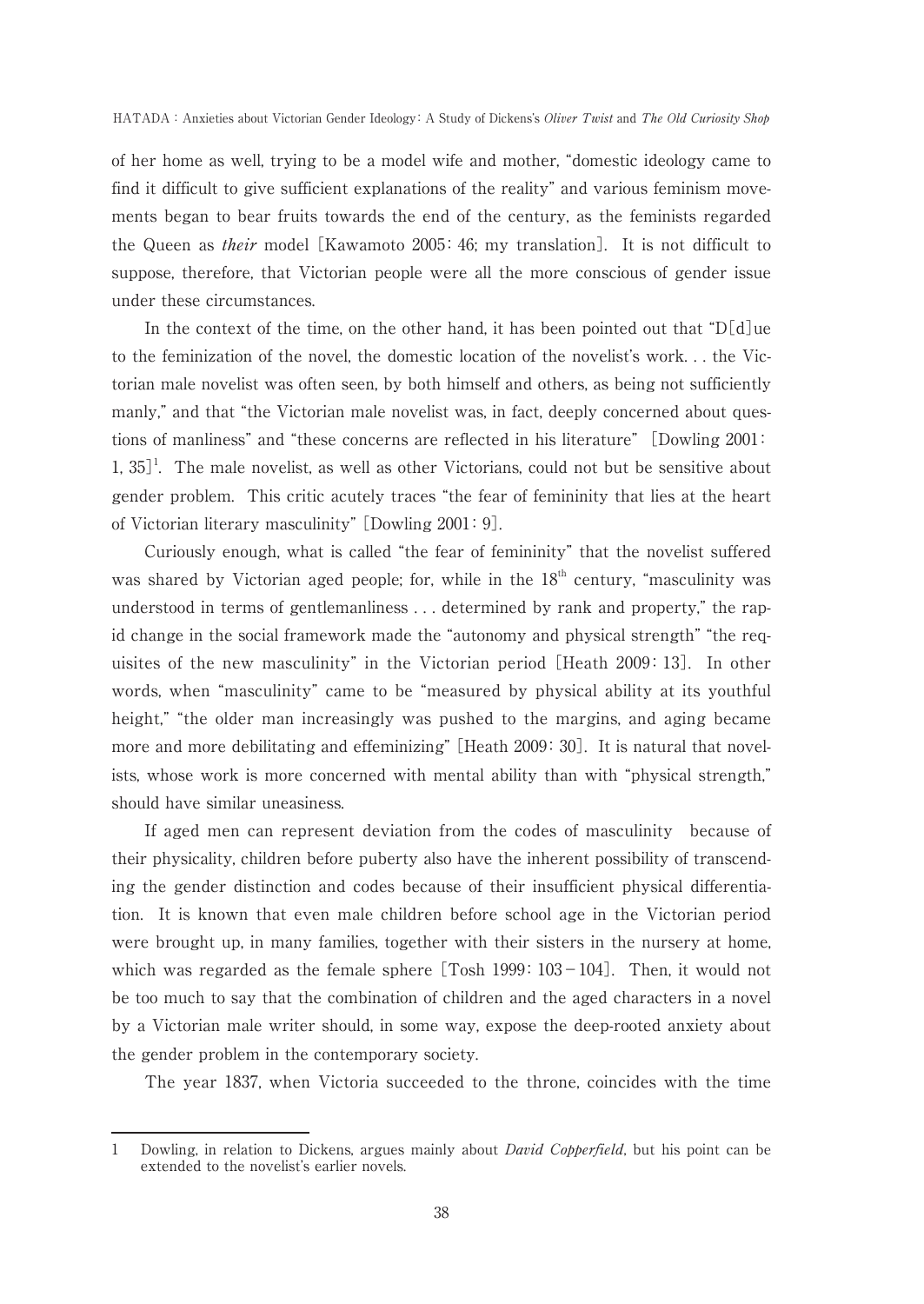Charles Dickens started serializing his second novel *Oliver Twist*, which is unequivocally permeated with children and aged characters. Within only three years from the beginning of this novel, which is appreciated as "surely one of the great popular works of art of all time" [Wilson 1970: 104], Dickens commences to write The Old Curiosity *Shop*, another novel that shows the "positive relationship between young and old"  $\sim$  [Covey 1991:61]. These two novels at the early stage of the author's (and also the Queen's) career are the most distinctive instances, many of whose characters' ages are set at both extremes. The purpose of this paper, therefore, is to focus on *Oliver Twist* and Old Curiosity Shop, and trace the concerns about gender from the viewpoint of the aged and children. The former half will discuss the aged characters in the two novels, while the latter will treat the children, so that we can consider the aspects of digression from the codes that might throw some light on the obsession and tension about gender in the Victorian society.

#### **2.The Aged and Masculinity**

As was mentioned above, the Victorian period was beginning to set up new criteria for defining manliness due to the change in the social structure. This section will analyze how the issue of masculinity in the elderly or aged characters is presented in the two novels, focusing on their manifold physical, mental and behavioural features.

One of the most memorable Dickensian villains, Daniel Quilp in The Old Curiosity Shop is described as "an elderly man" when first appears in front of us, though we are never informed of his exact age  $[22]^2$ . We can safely suppose that he is younger than Nell's grandfather, "a little old man" [4], but Quilp comes to seem less and less fit even for the category "elderly" as the story goes on. Contrary to the physicality of Nell's grandfather, that is, his "long grey hair," "spare and slender form" and "so deeply furrowed" face, which, together with "something feeble and wandering in his manner," are all suitable for his old age  $[4-5]$ , Quilp's outward characteristics present curious and striking duality. His teeth "yet scattered in his mouth" are called "few discoloured fangs," which indicates their scantiness/oldness and sharpness/toughness at the same time; "his wiry throat" stands for thinness and strength; his hair "of a grizzled black" shows his age by its colour, but its standing "straight upon his temples" suggests his yet unwaning vitality, just as his "coarse hard beard" does [22].

The disparity between his "elderliness" and his physical appearance is intensified by his words and behaviour, which "incessantly give off the remorseless, boundless vi-

<sup>2</sup> Citation from Dickens's novels will be made only with page numbers.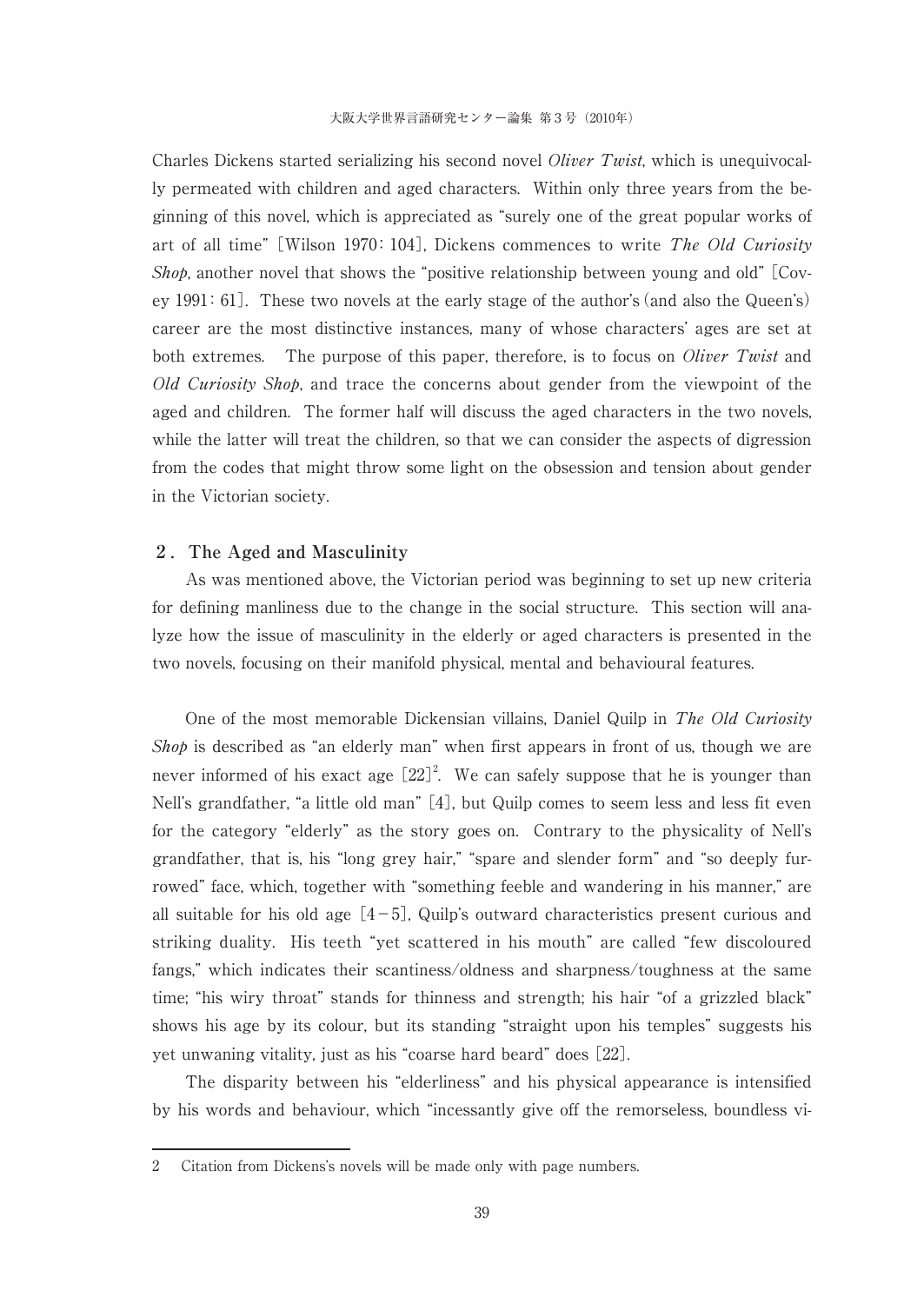tality of desire," to the extent that "he personifies the energy of life" [Marcus 1965:152 -153]. Quilp, still at his age, is endowed with youthful vitality rather than the signs of "physical deterioration" or "behavioral infirmity" typical to the old age [Mangum 1999: 98]. The description of Quilp at breakfast table, for example, shows his remarkable, even demonic vigour:

> He ate hard eggs, shell and all, devoured gigantic prawns with the heads and tails on, chewed tobacco and water-cresses at the same time and with extraordinary greediness, drank boiling tea without winking, bit his fork and spoon till they bent again . . . [40]

His appetite here does not stand separate from his desire toward women.

While he is described as an "ugly creature" and "dwarf," he seems to have a strange attraction towards women, which has made Mrs. Quilp "a pretty little, mild-spoken, blue-eyed woman," ally "herself in wedlock to the dwarf in one of those strange infatuations" [30]. His attitude towards his wife and his mother-in-law is like that of a tyrant, but Mrs. Quilp admits "Quilp has such a way with him when he likes, that the best-looking woman here couldn't refuse him if I was dead, and she was free, and he chose to make love to her" [32]. Quilp himself even invites Little Nell "T[t] $\alpha$  be Mrs. Quilp the second, when Mrs. Quilp the first is dead" after five or four years $[45]$ , though his words just make the girl shrink from him and tremble. The point here, however, is that the "elderly" Quilp, "Dickens's most brilliant grotesque villain, whose hideous vitality forms an ongoing counterpart to Nell's frail purity" [Lerner 1997:95], still has the prospect of a new life with a young wife after a few years when he will be much older than he now is.

There are many other scenes where Quilp presents the incongruity with "the long held associations between old age and illness, disability, disengagement and decline" [Featherstone & Hepworth 1995:31]. When asked by Nell to stop two boys fighting, he cools their courage by "dancing round the combatants and treading upon them and skipping over them, in a kind of frenzy . . . always aiming at their heads and dealing such blows as none but the veriest little savage would have inflicted" [46]. Quilp goes to work "with surprising vigour; hustling and driving the people about, like an evil spirit; setting Mrs. Quilp upon all kinds of arduous and impracticable tasks; carrying great weights up and down, with no apparent effort . . . "[103]. Moreover, his omnipresence, that is, his trick of stealing up on others without being noticed and of eavesdropping the conversations the speakers want to hide from him, is another proof of his physical prowess and keen attention. By showing himself in the most unexpected way at the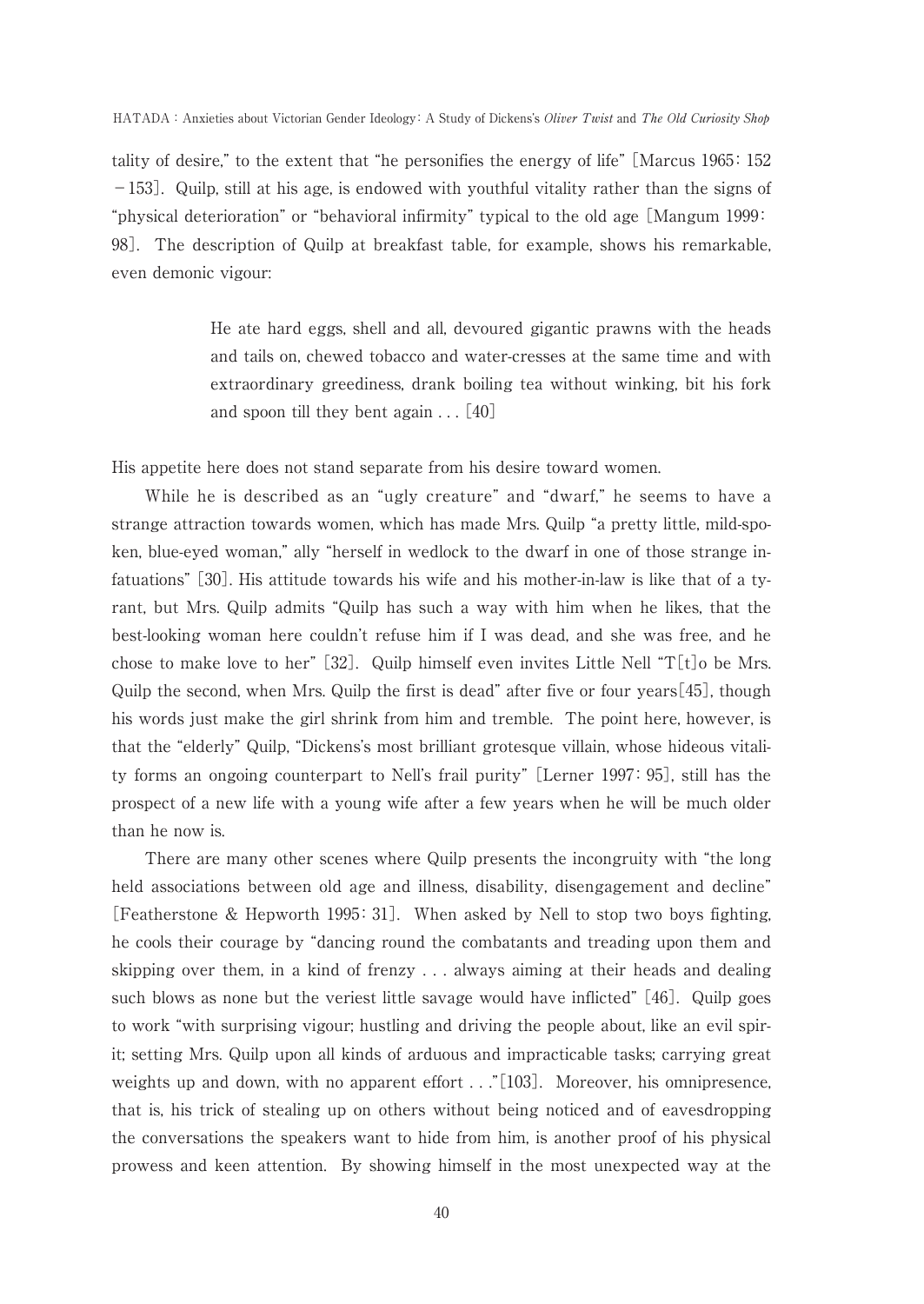tea party for the ladies of the neighbourhood, he succeeds in shattering the discourse "upon the propensity of mankind to tyrannize over the weaker sex, and the duty" of "the weaker sex to resist that tyranny and assert their rights and dignity" [30]. Even Mrs. Jiniwin, Quilp's mother-in-law who is "laudably shrewish in her disposition and inclined to resist male authority" is discouraged in her attempt to excite her daughter (Mrs. Quilp) "under the dominion of her husband" "to rebel" [30]. Here, Quilp is not only the personification of "the energy of life," but acts as a proponent of masculinity.

Another villain in Dickens's early work ― Fagin, "a very old shrivelled Jew" in Oli*ver Twist* — proposes similar incompatibility between his age and abilities, though he must be much older than Daniel Quilp. Despite his oldness, Fagin sometimes shows amazingly swift movement:when training his group of boys for picking pockets, he "trotted[s] up and down the room" [110]; at the poking with a toasting fork by one of the defiant boys, he steps back "with more agility than could have been anticipated in a man of his apparent decrepitude" [135]; he "darted[s] out in pursuit" on the occasion of Oliver's flight [164]. Though the old man usually walks at a "shuffling pace," he can walk with "unusual speed" and "even faster," if necessary [235].

Physical ability of nimbleness, however, is not the only feature that Fagin shares with Quilp. The domineering attitude Quilp assumes at home towards his wife and mother-in-law, at his office towards his employee, and at any other places is common to the authoritative and relentless treatment of his gang. His oppressive and scaring manners and his cunningness serve him effectively in controlling the group of boys who are much younger and perhaps stronger than he is. He rebukes his apprentices "with great vehemence" and "enforce[s] upon them the necessity of active life, by sending them supperless to bed," if the boys come back to him empty-handed; he goes "so far as to knock them . . . down a flight of stairs" to teach them a lesson and subdue them [112]. Fagin's violence and dominance analogous to those of Quilp's are manifestations of "male authority" he consciously or unconsciously wants to maintain regardless of his old age. In the cases of these two brisk and active elderly/old men, we can find the "unnerving" instances of "older people who held on too tightly to property or to power" in the Victorian period [Magnum 1999:101].

We can witness another outstanding example of the "unnerving" aged in Nell's grandfather in The Old Curiosity Shop, who holds on "too tightly to property." It would not be, however, appropriate to call him a "villain" as we do Quilp or Fagin. Among the aged characters in The Old Curiosity Shop, or even in all Dickensian works, Nell's grandfather might be one of the most complex mixture of negative and positive features. The narrator, who is an aged man himself, comments on this little old man at their first meeting:"coupled with something feeble and wandering in his manner, there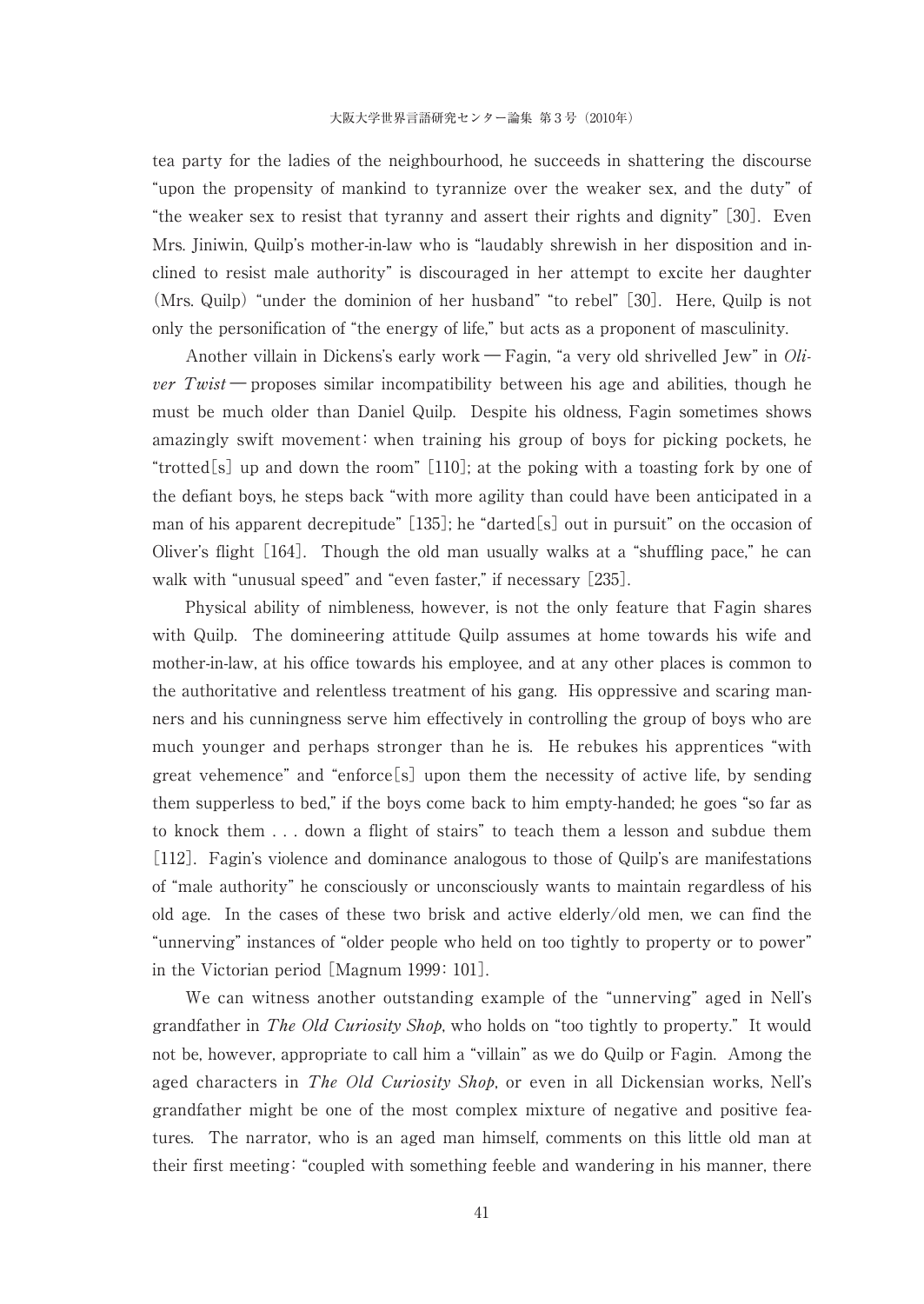were, in his face, marks of deep and anxious thought which convinced me that he could not be, as I had been at first inclined to suppose, in a state of dotage or imbecility" [5]. He is confused at the grandfather's strange behaviour of getting out of his house late at night:he cannot but feel the incongruity between his leaving the granddaughter alone and his affectionate tone in calling "Little Nelly, little Nelly!" [6]. The narrator, while disposed "to think badly of him [the grandfather]," is far from doubting "his love for her [Nell] was [is] real" [12].

Another noteworthy feature about the grandfather appears in his repeated references to Nell's future: "she shall be rich one of these days, and a fine lady . . . . I say again, the time is coming when she shall be rich. It has been a long time coming, but it must come at last...."  $[6, 9]$ . His prospect of his granddaughter's becoming rich sounds totally groundless, especially at this early stage of the story. He later confesses that he has borne poverty, but would "spare her the miseries," and "leave her̶not with resources which could be easily spent or squandered away, but with what would place her beyond the reach of want for ever" [27]. The old man's strong purposeful words lead the narrator, and the reader, to surmise that he is "a wealthy man" "constantly tortured by the dread of poverty" [27].

As the story proceeds, however, it turns out that the grandfather's expectant view on futurities is merely based on his habit of gambling. Whether his obsession with gambling is caused by addiction anybody can fall into or by "miserly behavior or avarice" with which "O[o]lder people have long been associated" [Covey 1991:51] is not clear. It is certainly beyond all reason, still, that he should steal the spare savings from his granddaughter and even plan to rob his benefactor so that he can make money for Nell. However strongly he might assert that he is doing everything out of his love towards his granddaughter, we cannot help tracing in it something of the "behaviour betraying ... mental failure," typical of the aged people [Mangum 1999: 98].

The old grandfather's obstinate adherence to gambling and money, on the other hand, might be understood as his resistance to the old age. He says he first began his habit when he recognized, "how short a time I [he] might have at my [his] age to live. . .'" [74]. His oldness is beginning to disqualify him as Nell's protector, just as his poverty has made it impossible for him to protect his wife and his daughter, both of whom passed away early. By securing Nell's happiness, he might be trying to compensate for his helplessness with Nell's mother and grandmother, and regain his position as a protector and master. Then, his gambling is doubly "unnerving," because it is nothing but the representation of an old man holding "on too tightly to property" and "to power" at the same time [Mangum 1999:101]. Ironically enough, "his weakness for gambling," which he started as a means of recovering his authority as a guardian, "makes him ut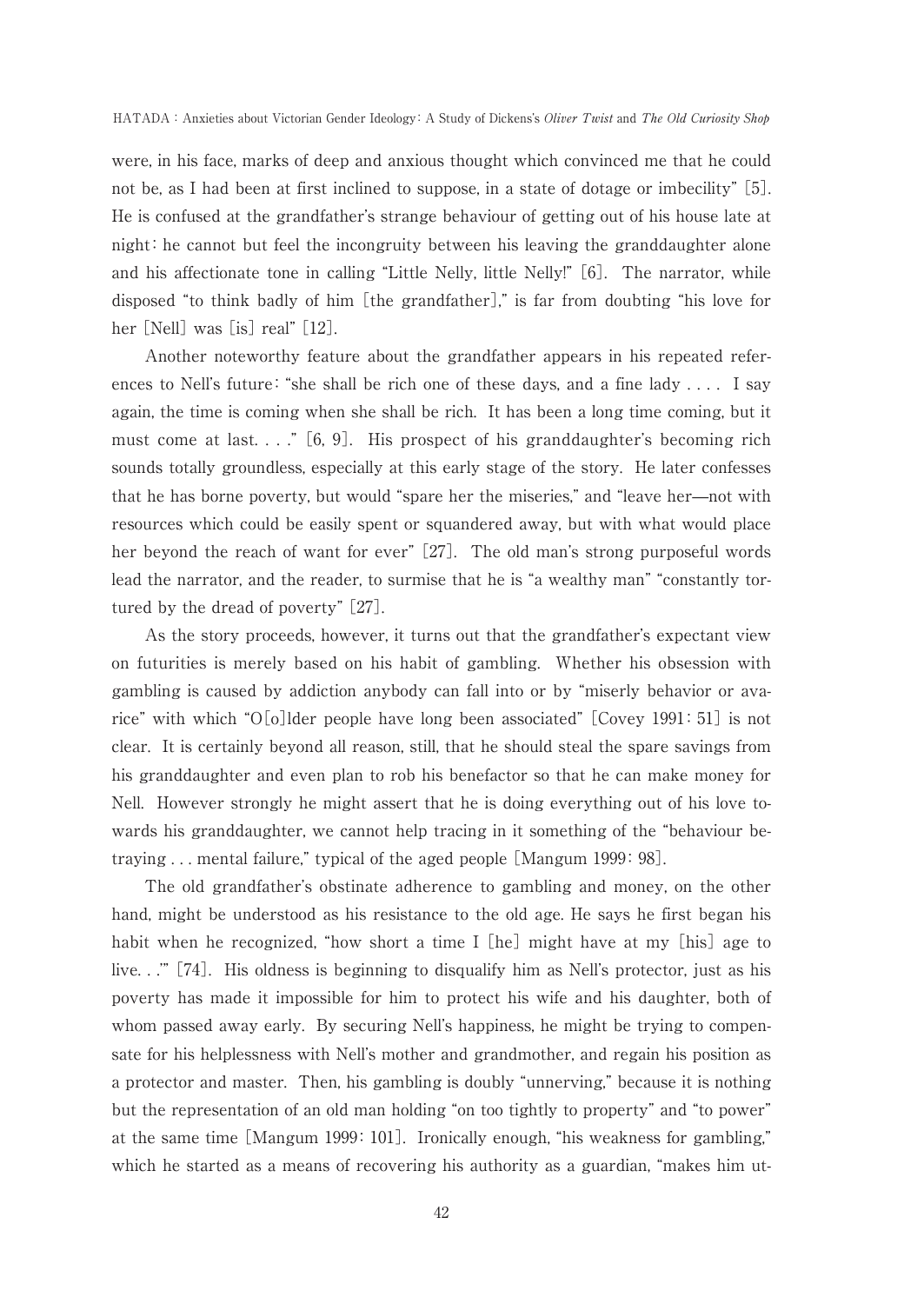terly unreliable as a protector and she [the granddaughter] has to take on the role of looking after him" [Lerner 1997: 94, 95].

Contrary to the villains such as Quilp and Fagin, who are horrifying all the more because they retain too much energy even at their age, there are other aged characters in *The Old Curiosity Shop* and *Oliver Twist* who stand for "maternal masculinity," as Mangum names it [Mangum 1999:99]. This critic refers to the "connection between gender and old age" in literature, which represents male characters undergoing "the feminizing effect of old age," and goes on to argue:"this feminization, while representing a fall from one kind of idealized man—the youthful, virile, assertive man of action sometimes signals moral, spiritual, and domestic fulfillment." Another critic mentions the "association of old age with wisdom," introducing that "ages-of-life formulas linked wisdom and scholarship with old age" [Covey 1991: 61]. The schoolmaster in The Old Curiosity Shop is one of the illustrative aged characters.

When the heroine of the novel and her grandfather, after escaping from the Punchshow men, meets this schoolmaster with "a kind face" for the first time, they find him sitting alone "thoughtful and silent," extremely worried about one of his pupils [182]. He tells the travellers much about that pupil, his "favorite scholar," and asks them to pray for the child [185]. The schoolmaster in the classroom next day is depicted as "the very image of meekness and simplicity, vainly attempting to fix his mind upon the duties of the day, and to forget his little friend" [188]. His anxiety about the boy's illness is so agonizing that he gives his class a half-holiday. The pupils are, of course, glad and joyous, but some of their parents visit the school in the afternoon to express their displeasure and criticize him. The "peaceable school-master," however, does not utter a word against their attack but remains "quite silent and uncomplaining"  $[190-191]$ . When the sick child finally passes away, the schoolmaster cannot lay down "the small cold hand in his" and keeps "chafing it," knowing that it is "but the hand of a dead child" [193]. The deep sorrow of the old schoolmaster over the death of his favorite pupil reminds the reader of the old woman in the churchyard, who frequents the place for her husband even after fifty-five years from his death. At the end of the story, after the death of Nell and her grandfather, the schoolmaster, "timid of venturing into the noisy world" is seen pursuing "his quiet course in peace" in his "lone retreat" [553].

Another example of "maternal masculinity," which is concerned with the issue of the association of wisdom with old age, is found in Mr. Brownlow in *Oliver Twist*, who is the benefactor of the eponymous hero. This old gentleman is marked with his plentiful experiences and memories. His present single state derives from the unexpected death of his wife-to-be on the very day of their wedding, which circumstance again bears close similarity to the case of above-mentioned old woman, who has cherished the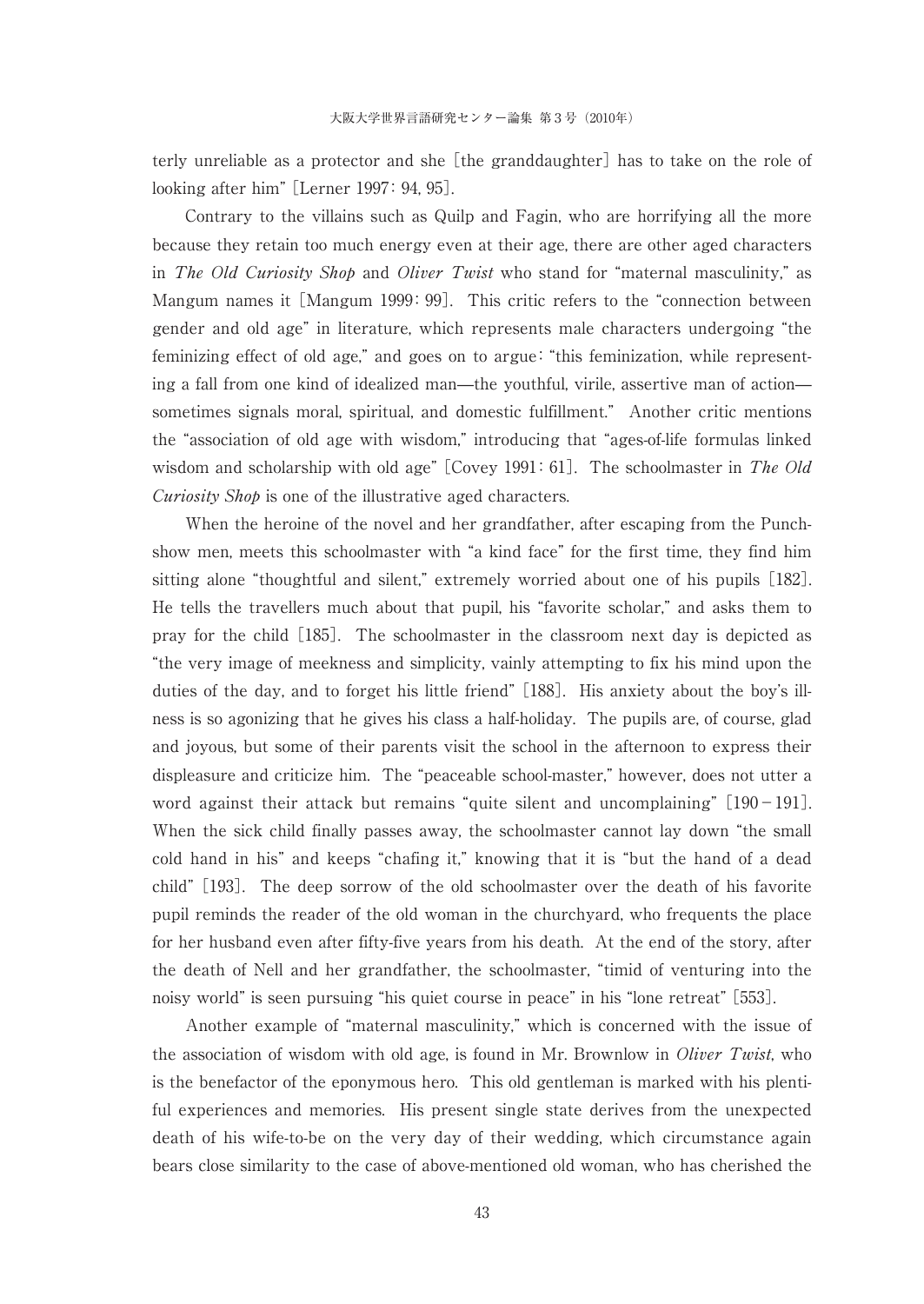#### HATADA: Anxieties about Victorian Gender Ideology: A Study of Dickens's Oliver Twist and The Old Curiosity Shop

memory of her deceased husband for fifty-five years. By going through various moments of "great pain and sorrow," Mr. Brownlow has become a kind-hearted gentleman as his words show:

> The person on whom I have bestowed my dearest love, lie deep in their graves; but, although the happiness and delight of my life lie buried there, too, I have not made a coffin of my heart, and sealed it up, for ever, on my best affections. Deep affliction has but strengthened and refined them. [146]

We can witness the expression of his benignity on the occasion of his seeing the weak orphan boy "very worn and shadowy from sickness"̶"Mr. Brownlow's heart, being large enough for any six ordinary old gentleman of humane disposition, forced [forces] a supply of tears into his eyes"  $[129-130]$ .

This aged gentleman, however, possesses not only abundant gentleness and emotion but reason and self-control to restrain his feelings. The tears at seeing the poor boy are checked before they drop, and Mr. Brownlow just clears his throat and asserts that his hoarse voice is due to his having caught cold. Instead of crying, he chooses to ask very practical questions to the boy and the housekeeper. The gentle old man, in addition, is rather short-tempered and his "indignation" tends to be "greatly roused," but is soon "suppressed" with the help of his reflection, so that he is saved from acting hotheadedly as his friend Mr. Grimwig often does [121]. His "perfect firmness and composure" finally drive the cunning Monks, Oliver's half-brother, to confess the malevolent schemes to destroy Oliver, and clarify the mystery of the boy's identity [453]. His rationality stands in decided contrast with the loving and almost intuitive trust in Oliver's innocence Mrs. Bedwin, his housekeeper, shows. While Mr. Brownlow wants to believe in the boy at the bottom of his heart, he tries to accept the beadle's report about Oliver's past, persuading himself that "Oliver, is an imposter" who "has been a thoroughpaced villain, all his life" [176]. Though Mrs. Bedwin turns out to be correct in the end, the balance between emotion/passion and reason/self-control manifested in Mr. Brownlow effectively suggests the positive "maternal masculinity," represented by the "wisdom" of the aged.

As we have seen, masculinity in terms of physical strength is not always regarded as a positive feature in the elderly or aged. Villains such as the grotesque Quilp and miserly Fagin with enough physical ability are far from being pleasant in the depictions by the author, though they have strange attraction that prints them on our memory.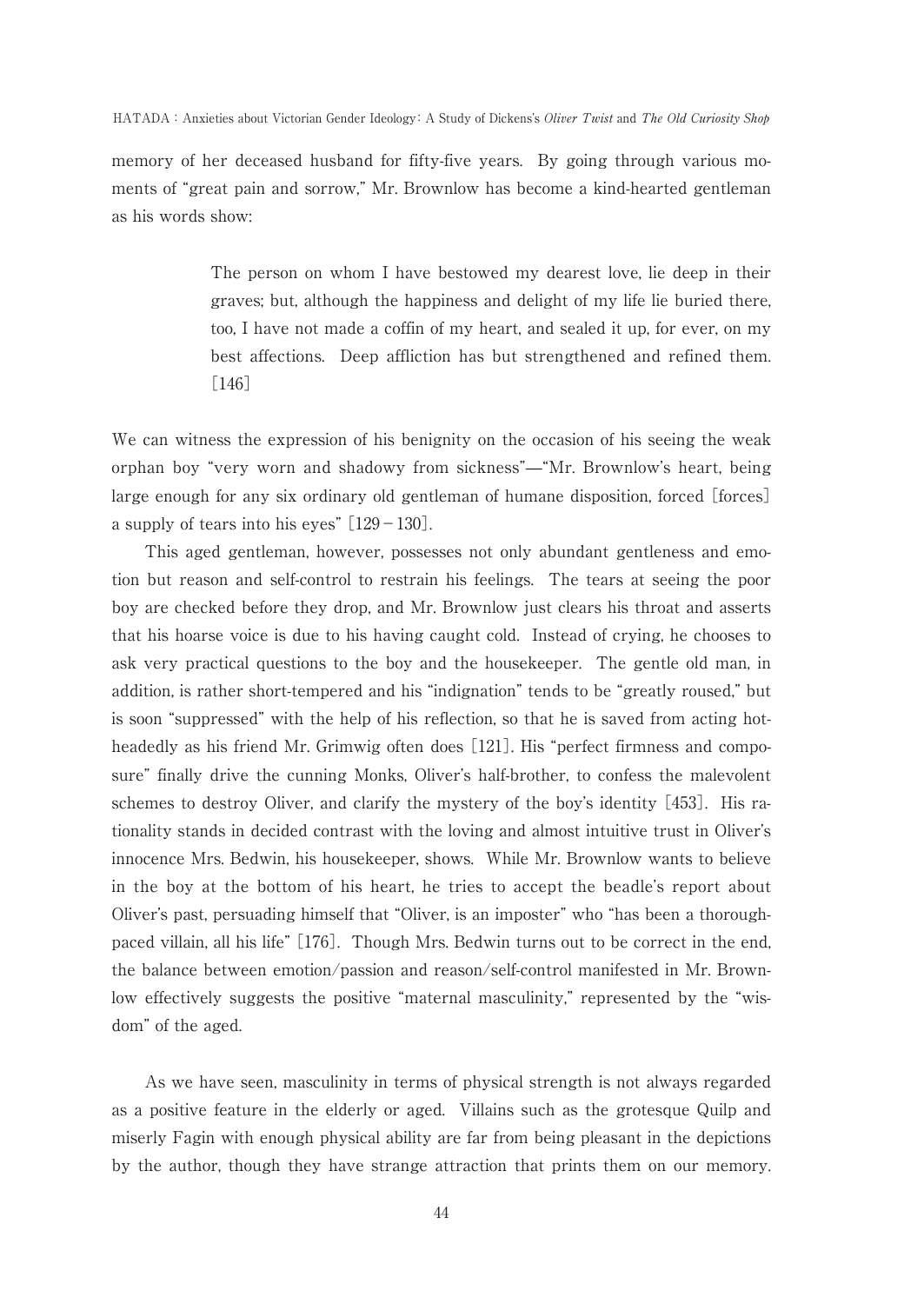Nell's grandfather, who is quite helpless, cuts a pathetic or even abhorring figure by clinging too much to money, which might derive from his deep-set desire for authority. The country schoolmaster and Mr. Brownlow, who severally act as the benefactor of the protagonist in each novel, are accepted as favourable for their "maternal masculinity" based on their mentality rather than physicality.

### **3.Children and Reversed Gender Roles**

While it is true that younger children were treated equally regardless of their gender, it is also true that the idea of the child at the period was strongly connected to gender issue:

> $t[T]$  here have been two principal ways of perceiving it—in an anticipatory or a retrospective mode. . . . These two modes tend to be gendered male and female, respectively. In the anticipatory, masculinized mode, the child is seen in relation to his own adulthood . . . . In the retrospective feminized mode, the child is . . . associated with the past . . . and frequently with death. [Robson 2000: 118]

The mere fact, however, that both *Oliver Twist* and *The Old Curiosity* have boys who die of illness without reaching their "own adulthood" already contravenes this idea, demonstrating the fuzzy gender demarcation in these novels, which even the death of Little Nell does not seem to compensate. In this section, we are going to take up the relationship between gender and children in the Victorian world by focusing on the passive/feminine hero Oliver and active/masculine heroine Nell.

Oliver Twist, who represents, as Dickens himself mentions in the Preface to the novel, "the principle of Good surviving through every adverse circumstance and triumphing at last" [33], is characterized by his passivity as well as his total innocence. Steven Marcus defines the boy "the first youthful example of the passive central figure" [1965: 81], while Angus Wilson goes as far as to call him "a vacuum," "an image of humanity worked upon by external forces" [1970:105, 106]. Even at the very start of his life, whether to survive or not is left to Nature, as there is nobody else near him except a drunken pauper woman and a careless parish surgeon. The orphan's station in society is fixed by "the old calico robes" enveloping him: "a parish child—the orphan of workhouse—the humble half-starved drudge—to be cuffed and buffeted through the world—despised by all, and pitied by none)  $[47]$ . From this time on, Oliver's life is filled with the scenes where he is forced, subdued, led or patronized by the people and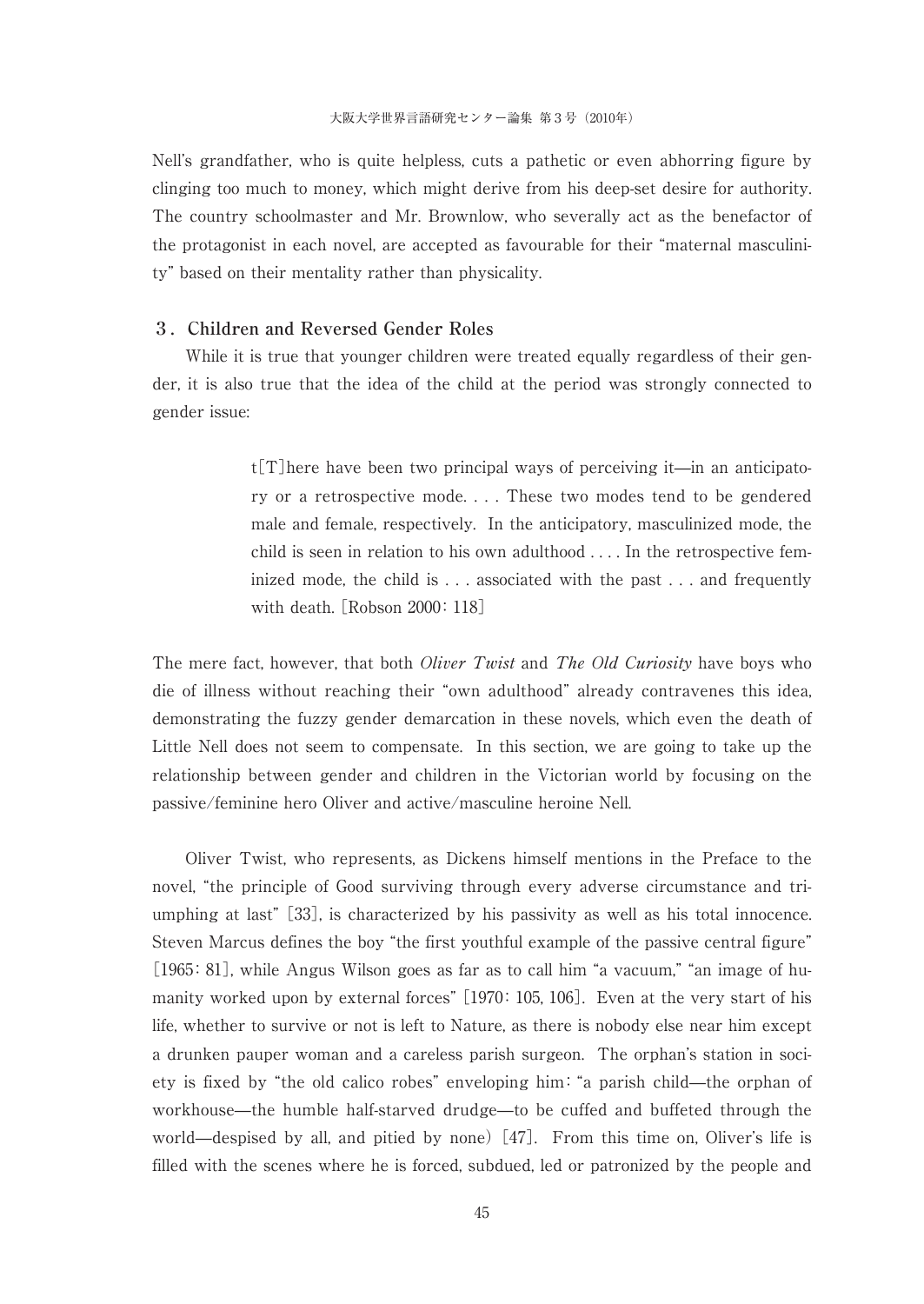circumstances surrounding him, which all foreground his passivity and submission.

On his ninth birthday, Oliver is to be moved from the branch workhouse for juvenile paupers to the regular workhouse after the decision by the parish authorities. The matron of the branch workhouse, Mrs. Mann, gives the boy a "hint" by "shaking her fist at him", so that he is forced to pretend, in front of the parish beadle Mr. Bumble, to feel sad about leaving the place [52]. The child is taken away from the horrible place to another still more horrible place, "firmly grasping his [Mr. Bumble's] gold-laced cuff" [53]. At the new place, Oliver is urged by other starving boys to go to the master after the meal and ask for more. Nobody, of course, wants to take such a daring action, but it falls onto the unlucky boy by lottery: he is forced by the power of Fortune, as it were. This impudent behaviour is punished by exile from the workhouse to be apprenticed to an undertaker. Oliver, "once more attaching himself to Mr. Bumble's coat cuff" is "led away by that dignitary to a new scene of suffering"; the beadle acts as the orphan's "conductor" with "a fit and becoming air of patronage" [72].

At his new master Mr. Sowerberry's, Oliver is subdued by "his superiors," especially by Noah Claypole, who declares the new boy is "under me[him]" [76,77]. After continuing "meekly to submit to the domination and ill-treatment of Noah Clayplole," the passive boy just once defies the elder boy with an "energy he had [has] never known before" when his mother is insulted [88]. This outbreak of vigor, however, is soon subjugated by the superiors and Oliver is "dragged. . . into the dust-celler," and locked up there [90]. After this momentary rebellion, the orphan boy decides to run away from his master's "to seek" his "fortune"[96], though his "fortune" seems to be destined for his successive experiences of compulsion and subservience.

The escapee Oliver comes across a queerest-looking young gentleman, who has "about him all the airs and manners of a man," in a town near London [100]. This strange young gentleman, Jack Dawkins, or the artful Dodger, becomes now the orphan's "conductor" and takes him through the narrow and muddy street, "directing Oliver to follow close at his heels," "catching him by the arm," and "drawing him into the passage" [103]. The den the boy is led to has an old Jewish, Fagin, as its master, who is the Dodger's "patron" and has taken the young gentleman "under his protection" [102]. Here we find Oliver once more deprived of his freedom and restored to the position of the subordinate, just as Dawkins is a "pet and *protégé*" of the elderly man. The Dodger introduces the new boy to the master of the place, "pulling him forward," and leads him upstairs, while Oliver cannot but follow his conductor "groping his way with one hand, and having the other firmly grasped by his companion"[103]. He is not only navigated into the building, but is forcibly dragged into the dark world of the evil.

In this shady place, the innocent boy is instructed and trained to be a pickpocket,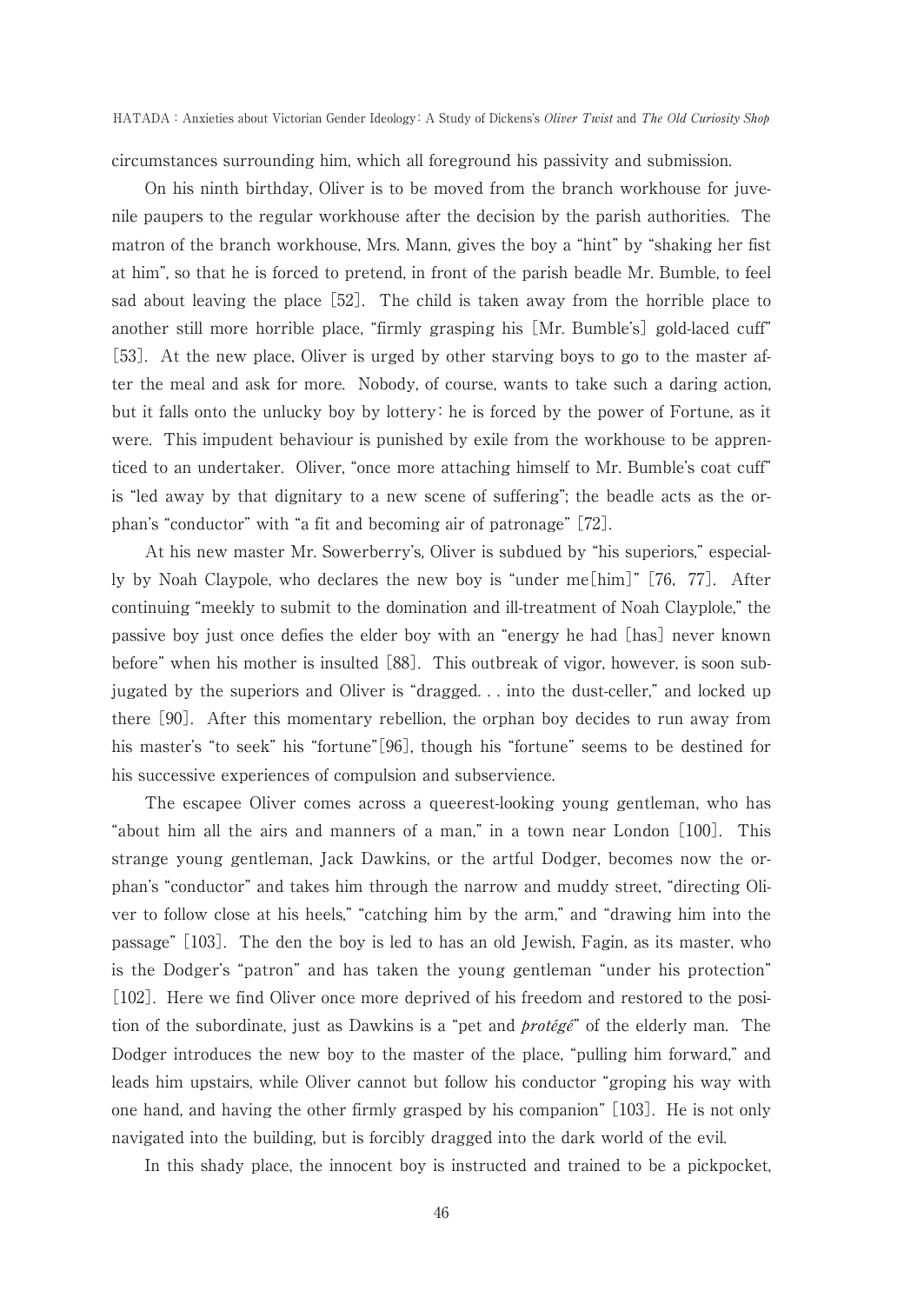without recognizing the fact, and believing the practice just a playful game. One day, Oliver goes out of Fagin's den "under the joint guardianship" of two other boys, who steal a handkerchief from a gentleman's pocket and run away, leaving Oliver on the spot [113]. The poor boy is chased by the crowd, caught, "lugged along the streets by the jacket-collar," and locked up in a stone cell [117]. At the magistrate's inquiry, the boy is proved to be innocent by the robbed gentleman's testimony. The kind gentleman Mr. Brownlow takes the orphan to his house while the boy is unconscious because of illness: now the boy has become the "charge" of his new friend [125].

Contrary to the dark and dirty den of the thieves, the gentleman's place is a neat house with a kind housekeeper. At this peaceful place, under a new protector, the sick boy is "tended with a kindness and solicitude that knew[knows] no bounds," and recovers little by little [125]. Oliver's life here, "like Heaven itself" [143], is completely different from what he has experienced so far:Mr. Brownlow's house is far from being a place of oppressive custody. The quiet protection by the old gentleman, however, cannot last long. When the thankful boy goes out on an errand, he is found out by one of the young women who frequent Fagin's. The woman, Nancy, embraces the boy, claiming him to be her own runaway brother, and leads him along the street, "grasping Oliver's hand" [157]. The poor child, who has enjoyed momentary dreamlike peace, is again "dragged into a labyrinth of dark narrow courts," and is "forced along them," while Sikes, a brutal lover of the woman, is "seizing Oliver's unoccupied hand" [158, 159]. The boy now returns to the shadowy world of Fagin's group and is kept among them once more.

Back in Fagin's place, Oliver is "led . . . into an adjacent kitchen" by one boy and made to change from the new clothes Mr. Brownlow has provided to the old ones he used to wear [168]; the old suit of clothes show his present status as the old calico robes did at his birth. The clever Jewish man tries to secure the boy as one of his gang by closing him in the den and prohibiting the companionship of other boys. Thus, controlled by the cunning trick of the old Fagin, the innocent boy is made to take part in the burglary by Sikes and his friends. The fierce man has "led him[Oliver] away" from Nancy's presence, and takes him to the destination, "dragging Oliver after him," urging "with a jerk at his little companion's wrist," so that Oliver cannot but quicken his pace and follow the man  $[202-204]$ .

Just as the burglary is to take place, the good boy summons up his courage to betray the gang and tell the people of the target house. His brave deed is half completed, as he himself is shot by the man of the house and is forsaken by his evil companions again. Again unconscious, the wounded boy is taken into the house to be taken care of by the two ladies there. After regaining health, he keeps staying with the kind ladies,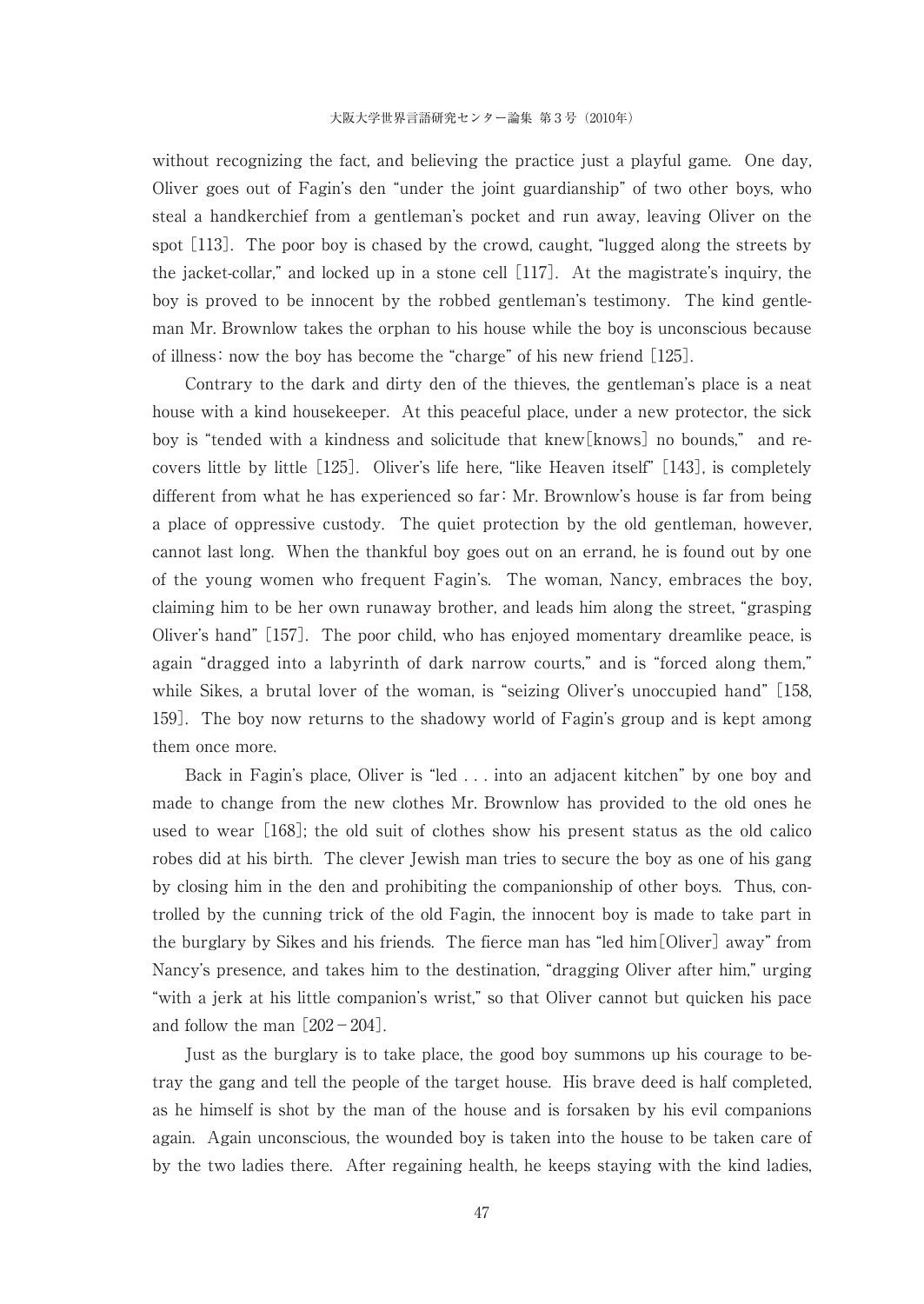Mrs. Maylie and Rose Maylie, this time without being drawn back to the dark underworld. His active behaviour, on the other hand, keeps falling short even after this. When he thinks he has pointed the robbers' house where they stayed together before the burglary, he learns that it is now inhabited by a total stranger. Oliver's attempt to reunite with gentle Mr. Brownlow and his housekeeper Mrs. Bedwin fails the moment he finds the gentleman's house empty.

Thus the passive protagonist does not lose his passivity throughout the story, though there are moments when he shows the fragments of activity. Even his identity, the greatest mystery in the novel, is traced and clarified by the positive efforts and operations of people around him, without his taking any active part in the pursuit. Oliver is adopted by Mr. Brownlow as his son and lives a retired life in a tranquil village: we are never told how he grows up into adulthood or what he becomes afterwards, as if the process of his growth itself becomes inactive as the novel draws to its end.

One of the female counterparts of innocent Oliver is Little Nell, the heroine of The Old Curiosity Shop. The author, in the Preface to this novel also, refers to "her innocent face and pure intentions" surrounded by "associates as strange and uncongenial as the grim objects that are about her bed when her history is first foreshadowed" [xii]. The reference to "her bed" here seems almost as noteworthy as her innocence, when we remember that the first chapter of the novel is closed with the depiction of "the beautiful child in her gentle slumber," and the appropriate illustration of the scene [14]. A critic rightly points out:

> In *The Old Curiosity Shop* the idyll . . . celebrates peace, rest and tranquility. The strongest impulse with which the novel is charged is the desire to disengage itself from energy, the desire for inertia. The fatigue and steady decline of vitality which Nell suffers is merely one manifestation of this need. [Marcus 1965:142]

While it is true that the novel is filled with "the accumulating, pervasive atmosphere that leads us to think about death almost all through the book"[Lerner 1997:95], it cannot be denied that Nell is not as passive and submissive a character as Oliver who is dragged, controlled and protected, almost always regardless of his own will. Despite her "frail purity," she has to behave actively and energetically, just because "she has to take on the role of looking after" her grandfather who has become "utterly unreliable as a protector" [Lerner 1997:  $94-95$ ]. She shoulders the responsibility of the protector and parent, which is far beyond the range of generally expected feminine propensities. Moreover, she loses her house in the early pages of the novel, which deprives her of the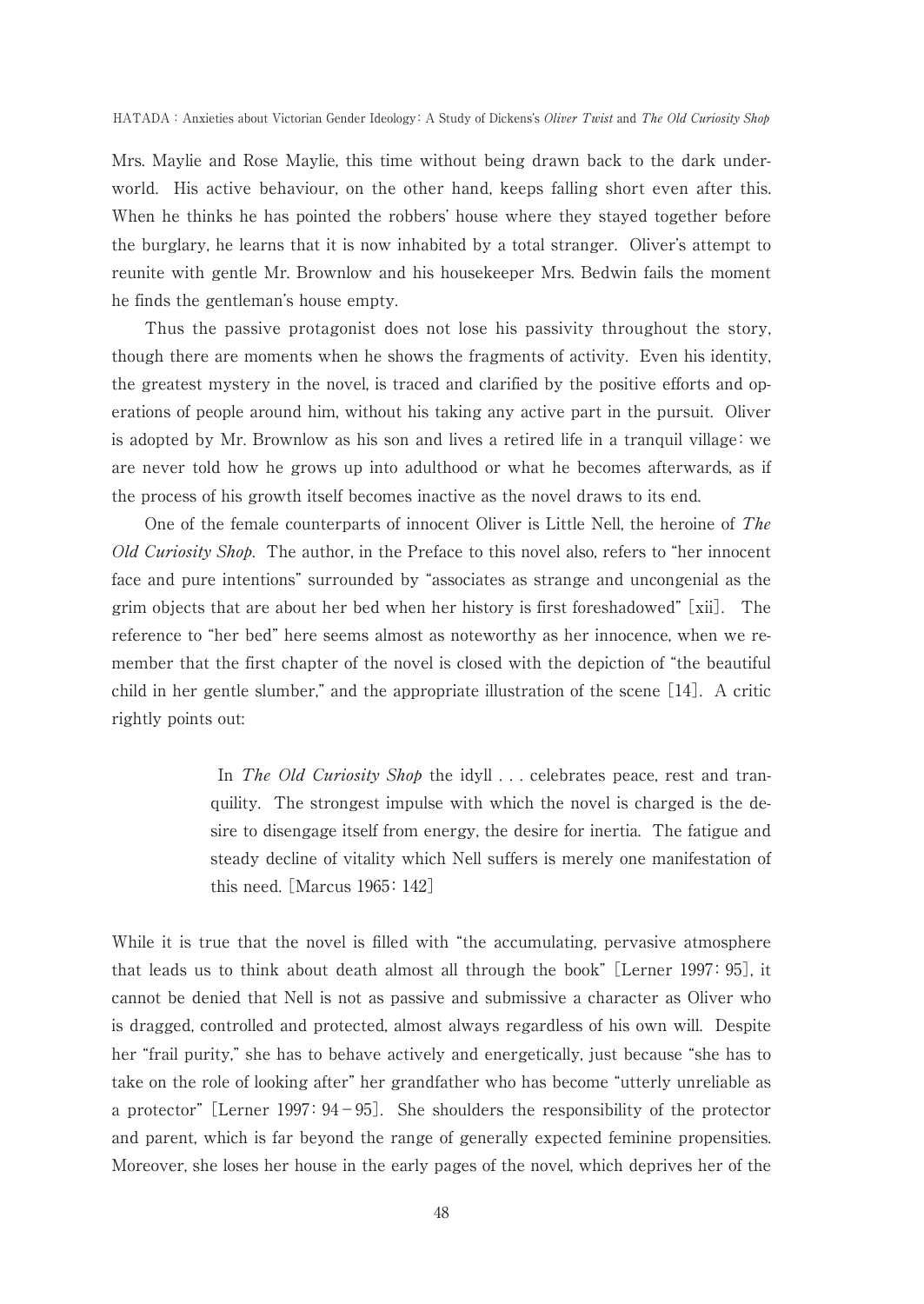position of "the angel in the house" conforming to Victorian domestic ideology. The following paragraphs will illustrate the variety of unfeminine actions the innocent girl has to perform.

When Little Nell is first introduced to us by the aged narrator, she is lost in the city at night on her way back from her errand. She cannot but ask this stranger to show the way to her own home to return. This episode appears to exemplify the little girl's dependence on the aged man, but the important part of the incident is that she has carefully and intentionally chosen the person she wants to be helped by. She decides to talk to him, among many strangers around her, believing that he would not tell her wrong, because he is "such a very old gentleman," and walks "so slow" himself [3]. Her judgment turns out to be correct, as the narrator confesses later that he loves "these little people" and is "ashamed to take advantage of the ingenuousness or grateful feeling of the child" to gratify his curiosity [4]. The impression the narrator has on the scene symbolizes the girl's position throughout the novel: "the little creature accommodating her pace to mine, and rather seeming to lead and take care of me than I to be protecting her" [3]. Nell, from the start, is to act as a protector and leader rather than a passive dependent and has "the energy" to move people's mind.

The instance of her most critical decision is shown at the time when the vicious Quilp seizes the curiosity shop because of the debt the grandfather cannot pay back to him. She has, for sometime, suggested to her grandfather, to "be beggars, and be happy" rather than to undergo "all the agony of mind," always worrying about their financial standing [71]. She makes this suggestion "boldly," "with an energy. . . in her flushed faced, trembling voice, and impassioned gesture" [71]. Her sincerity and earnestness finally succeed in persuading the old man to "be gone from this place, and never turn back or think of it again," and they leave their beloved home in an early morning, without being seen by the cunning Quilp who is still asleep in bed. Now the girl literally becomes "his [the grandfather's] little guide," as the old man laments that he "can do nothing" for himself  $[116-117]$ .

In order to survive, decision and guidance are always upon her: she has to determine "at which [labourer's hut] to ask for permission to rest awhile, and buy a draught of milk" [118]; after meeting the Punch Show men, Mr. Codlin and Short, she proceeds to the place to stay overnight, "having hold of her grandfather's hand," which reminds us of Oliver who, on the contrary, is always led with his hand held by somebody. The companionship with the performers at first seems to offer some relief to the old man and the child, but Nell begins to feel certain uneasiness to be with them, as she notices they are always watched by their new companions. Although even the misanthropic Mr. Codlin speaks to her "with a number of benevolent and protecting looks" [146], she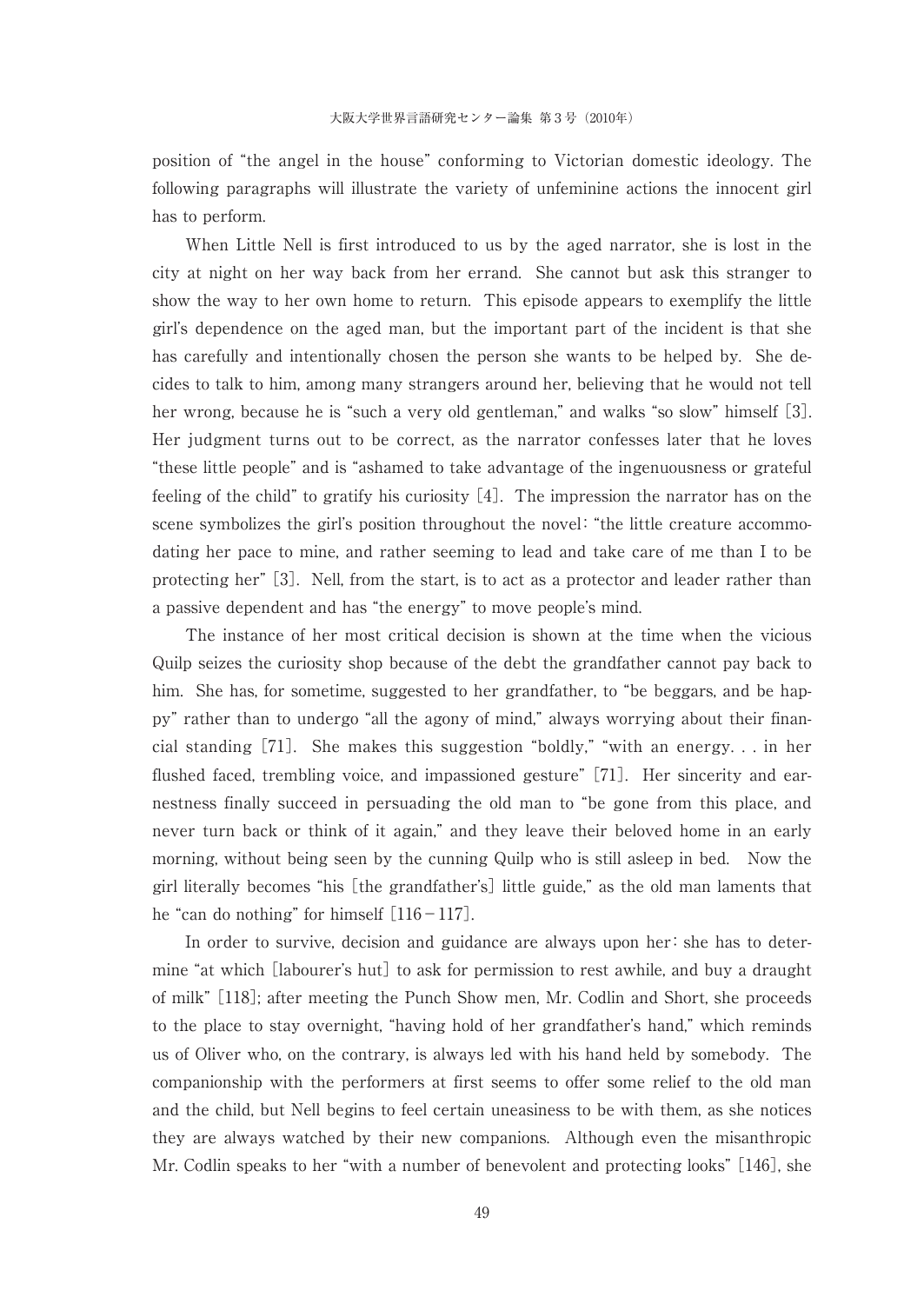HATADA: Anxieties about Victorian Gender Ideology: A Study of Dickens's Oliver Twist and The Old Curiosity Shop

cannot be free from this uneasiness, and dares to escape from them at the crowded racecourse.

Away from the racecourse, Nell and the old man come across a solitary-looking schoolmaster. In spite of his distressed atmosphere, which makes her hesitate to approach, Little Nell "took [takes] courage" and "ventured [ventures] to draw near, leading her grandfather by the hand" [182]. Her bold demeanour works here again, allowing the exhausted travellers to find shelter and food there. Their departure from the schoolmaster's brings about the encounter with a new companion, Mrs. Jarley, a waxwork exhibitor. When the lady offers the girl a position which will separate the child and the grandfather, Nell asserts "in an earnest whisper" that they cannot be separated, finally winning the positions both for herself and for her grandfather [205]. At around the same time, the girl happens to see the horrid Quilp from a distance while taking a walk in town. Despite the utmost fear she feels, however, the child concludes coolheadedly that they do not have to run away this time, because Quilp is leaving their town on a London coach.

The threat that disturbs the secure life under the benevolent Mrs. Jarley comes from an unexpected direction: Nell's grandfather resumes the habit of gambling at an inn they happen to stay on a stormy night. The old man frenziedly pesters her for money, which she cannot but hand to him, yet still she tries to "drew [draw] her grandfather aside, and implored [implores] him, even then, to come away," all in vain [223]. The old man even steals money from his granddaughter's room at midnight, and counts it with "his white face pinched and sharpened by the greediness" [229], at which sight the innocent girl feels quite horrified. What is worse, the greed of the old man drives him to plan to rob Mrs. Jarley of her money, which makes Little Nell decide to flee once more. Though this flight turns out to be the one into the final stage of her life, she ventures to take her grandfather away from the source of temptation, "holding him by the hand" and "led [leading] him on" [318].

By meeting again the old schoolmaster they have met before, and finding a tranquil shelter at his village church (now that he is a clerk and schoolmaster), Nell's need to lead and guide her grandfather comes to an end. At the same time, her life itself also attains consummation, as it were. It is as if she is not allowed to grow into womanhood but destined to remain in her childhood, when she can fully exert her positive activity and leadership, which are often connected to masculinity and tend to be denied in a Victorian female.

In the unfolding of these "C[c]hildren central to his earlier novels" who are not "allowed to grow up" [Andrews 1994:135], we can witness the prominent instances of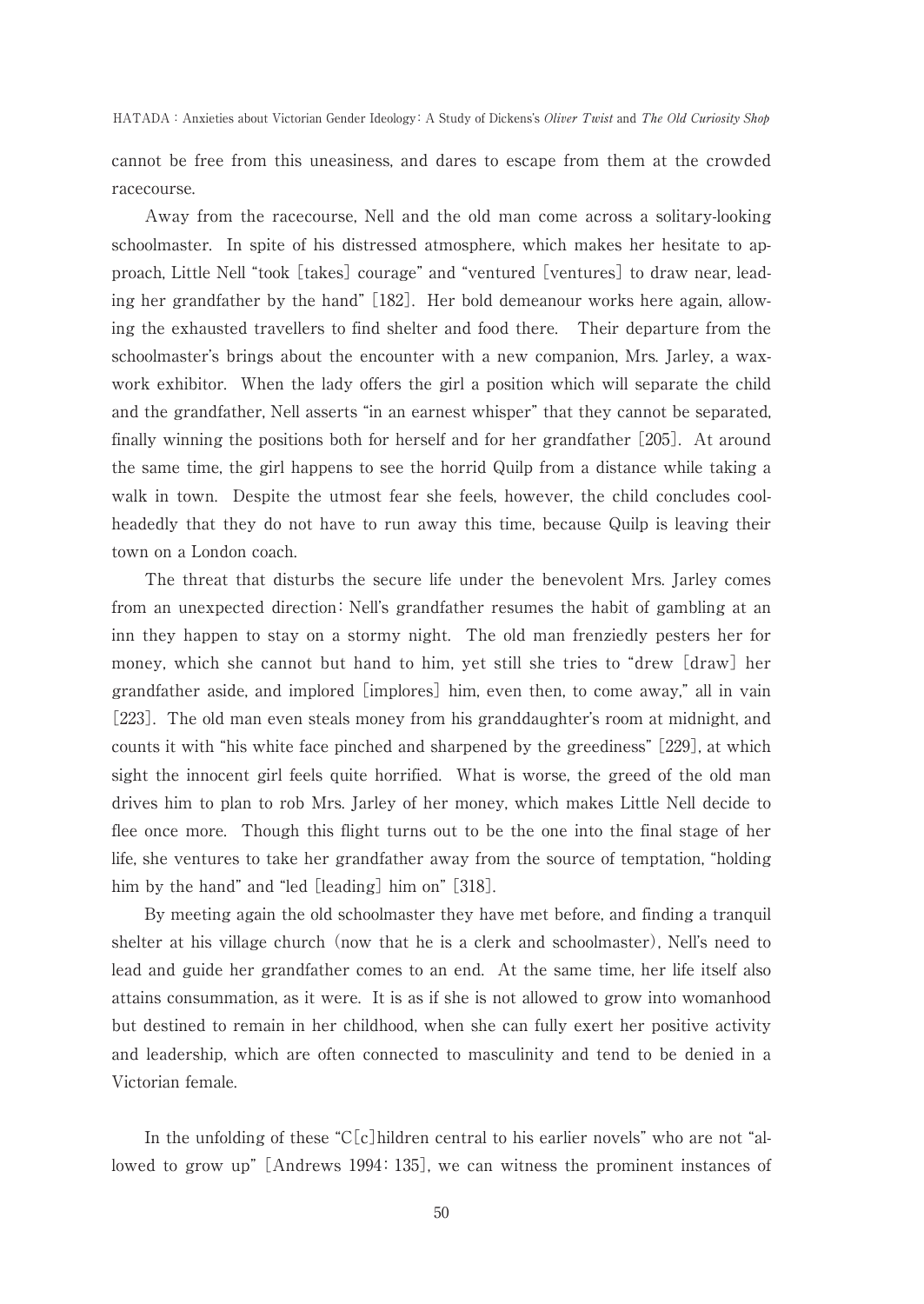the inverted gender roles. By picturing the personification of passivity/femininity and activity/masculinity opposite to the norm in two of the most favoured children in his novels, these novels seems to suggest the possibility of the positive view on the digression from gender codes.

#### **4.Conclusion**

So far, we have seen how the issue of masculinity and gender can be detected in the early novels of Dickens. As the aged men and children are both prone to obscure gender identity chiefly due to their physicality, their combined appearance in the novels can produce the utmost effect of revealing the anxiety about manliness and confusion of gender codes. In Oliver Twist and The Old Curiosity Shop, the reconciliation with rather feminized "maternal masculinity," as opposed to the untimely persistence in the masculine qualities by the elderly/aged people as seen in Fagin and Quilp, and contradictory projection of gender ideology to innocent children incarnated in Oliver and Little Nell can be understood as the reflection, or rather the precursor, of the overall uneasiness about gender paradox in the country beginning to be ruled by a female monarch. It may also be regarded as justification for the young Victorian male novelist who was going through the still more pointed inquietude at the beginning stage of his writing career. While his early novels *Oliver Twist* and *The Old Curiosity Shop* are replete with a variety of children and aged characters, Dickens's later novels, written in his forties, would come to portray middle-aged male characters in their relationship with younger girls, which is to disclose the writer's added anxiety about gender and masculinity: his own "increasing preoccupations with aging" [Heath 2009: 42].

#### **Works Cited**

Andrews, Malcolm, 1994, Dickens and the Grown-up Child, Macmillan, Hampshire.

- Covey, Herbert C., 1991, Images of Older People in Western Art and Society, Praeger Publishers, New York.
- Dickens, Charles, 1841, (rep. 1957), The Old Curiosity Shop, Oxford University Press, London.

<sup>1838</sup>, (rep. 1985), *Oliver Twist*, Penguin Books Ltd., Harmondsworth.

- Dowling, Andrew, 2001, Manliness and the Male Novelist in Victorian Literature, Ashgate, Hampshire; Burlington.
- Heath, Kay, 2009, Aging by the Book: The Emergence of Midlife in Victorian Britain, State University of New York Press, Albany.
- Kawamoto, Shizuko, 2005, "Josei-kunshu-to-domestic-ideology [Female Monarch and Domestic Ideology]" in Shizuko Kawamoto & Masaie Matsumura (eds.), Victoria-Joou: Gender, Ouken, Hyoushou [Queen Victoria: Gender, Monarchy, and Representation], Minerva-shobo, Kyoto, pp.  $3 - 51$ .
- Lerner, Laurence, 1997, Angels and Absences: Child Deaths in the Nineteenth Century, Vanderbilt University Press, Nashville; London.